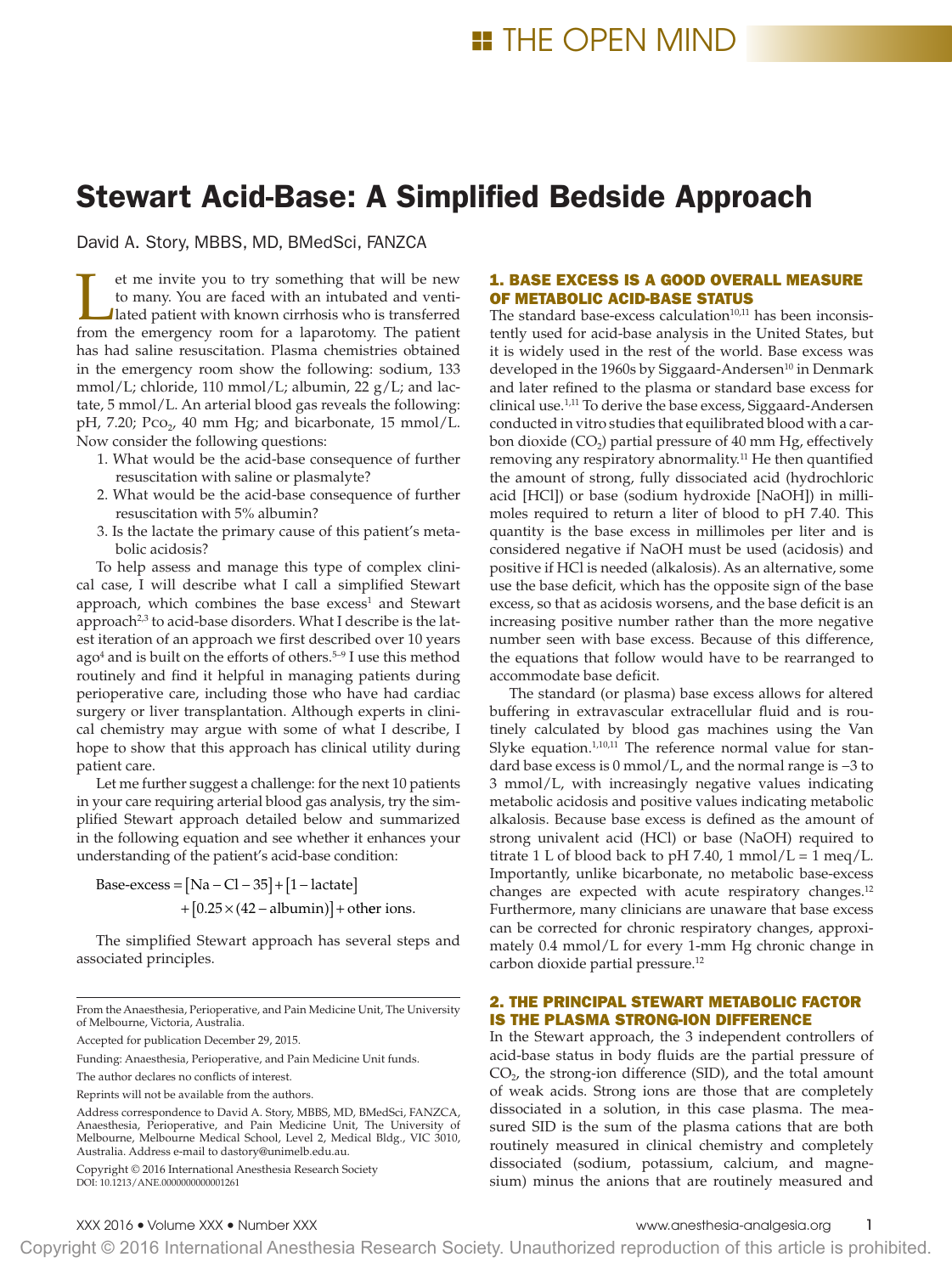completely dissociated (chloride and lactate). One way to visualize the SID is a Gamblegram,<sup>5,13</sup> developed by U.S. physiologist James Gamble (Fig. 1). Assuming electroneutrality, the Gamblegram demonstrates that the ions that fill the SID between the strong cations and anions are primarily bicarbonate (a factor thus dependent on the SID) and the total amount of weak acids, including albumin, which is the most important weak acid (reference anionic effect of 10 meq/L). A reduced SID suggests a lower bicarbonate level and the presence of an acidosis. The strong ions can be thought of as squeezing out the bicarbonate. For those who use bicarbonate-centered approaches to assessing acid-base disorders,<sup>14,15</sup> the presence of an acidosis is indicated by the decreased bicarbonate level suggested by the smaller SID. If the SID is increased, an increased bicarbonate level can be inferred, and an alkalosis is present. At the bedside, the most important strong ions for calculating the change in the SID in the simplified Stewart approach are sodium, chloride, and lactate.

### 3. WEAK ACIDS ARE ALSO IMPORTANT FOR METABOLIC ACID-BASE CHANGES

Weak acids are partly dissociated acids,<sup>2,15</sup> and therefore, by definition, not strong ions. Importantly, in a given fluid and at a given point in time, the SID does not influence the total weak acid concentration and, similarly, the total weak acid concentration does not influence the SID. Changes in bicarbonate and pH are secondary to changes in either the SID or the total amount of weak acids or both. Mechanistically, weak acids play a role opposite to the SID in determining the metabolic side of acid-base disorders. Acidosis is caused by a decrease in the SID but an increase in the total weak acid concentration, whereas the converse is true for alkalosis.9

The principal weak acids routinely measured in clinical chemistry in plasma are albumin and phosphate<sup>7,16</sup> albumin usually being the more important quantitatively. In critically ill patients with hypoalbuminemia and renal failure with severe hyperphosphatemia, phosphate becomes dominant. In the Stewart approach, the total amount of weak acid(s) present is an independent contributor to acid-base status and has a reciprocal relationship with bicarbonate concentration. The bicarbonate concentration will decrease with an increase in the total weak



Figure 1. Gamblegrams of ions in plasma with paired columns of cations and anions. A, Reference values for the simplified Stewart approach based on the medians of the reference ranges. B, The plasma chemistry for the example (Table 1) for a patient with cirrhosis, sepsis, and saline resuscitation.

acid concentration and vice versa. Dissociated weak acids form anions, which can be represented in a Gamblegram.<sup>5</sup> (Fig. 1) Albumin in plasma has an overall negative charge due to the dissociation of hydrogen ions from the histidine residues<sup>16</sup> and therefore it sits in the anions column and has a charge effect that can be estimated in milliequivalents per liter. It can be seen from the Gamblegram that, if the total amount of weak acid increases and SID is unchanged, bicarbonate will be squeezed out, resulting in an acidosis. The most important and frequent weak acid change in surgical and critical care patients is a decrease in the plasma albumin concentration, which causes a metabolic alkalosis.<sup>4,7</sup> Therefore, in critically ill patients, there can often be a decreased SID causing acidosis and a decreased weak acid concentration and producing less metabolic alkalosis, as in our example. (Table 1 and Fig. 1)

#### 4. CHANGE IN BASE EXCESS IS DETERMINED BY CHANGES IN SID AND THE AMOUNT OF WEAK ACID

In addition to normal blood gas values ( $pH$  7.40,  $Pco<sub>2</sub>$  40 mm Hg, and bicarbonate 24 mmol/L), the other important reference values are sodium 140 meq/L, chloride 105 meq/L, lactate 1 meq/L, and albumin  $42$  g/L. Milliequivalents are units of electrical charge, and milliequivalents per liter can be used to unify the concentrations of plasma chemistry constituents. A milliequivalent is the amount of substance it takes to combine with 1 mmol of hydrogen ions; therefore, for univalent ions including Na, K, Cl, lactate, and bicarbonate, milliequivalents per liter can be directly substituted for millimoles per liter, whereas divalent ions such as calcium are in a 2:1 ratio of milliequivalents per liter to millimoles per liter. Accurately estimating the electrical charge of albumin is complex,<sup>16</sup> but a pragmatic approximation is  $0.25 \times$ albumin concentration in grams per liter.<sup>13,17</sup> Furthermore, because base excess is derived from millimoles per liter of HCl, changes in millimoles per liter of base excess are in a 1-to-1 ratio with milliequivalents per liter changes in the determinants of base excess. Of note, chloride reference ranges vary between assays by approximately 2 meq/L, and 105 mmol/L is now more frequently the median reference compared with 103 mmol/L.<sup>4,13</sup>

#### 5. THE DIFFERENCE BETWEEN SODIUM AND CHLORIDE ION CONCENTRATIONS IS THE PREDOMINANT SID

The principal element of the plasma SID is the sodium − chloride (Na-Cl) difference. Using reference values, the normal Na-Cl difference is  $140 - 105 = 35$  meq/L.

$$
Na - Cl Base-excess effect (meq/L)
$$
  
= measured Na – measured Cl – 35. (1)

For every 1 meq/L change in the Na-Cl difference, the base excess will change by 1 meq/L: in the negative direction for a decrease in the SID, and in the positive direction for an increase in the SID. In hyponatremic patients, a normal chloride concentration (relative hyperchloremia) will result in a decreased SID and a metabolic acidosis. Conversely, hypernatremic patients will have an increased SID and a metabolic alkalosis with a chloride concentration in the reference range. Although it is possible

Copyright © 2016 International Anesthesia Research Society. Unauthorized reproduction of this article is prohibited.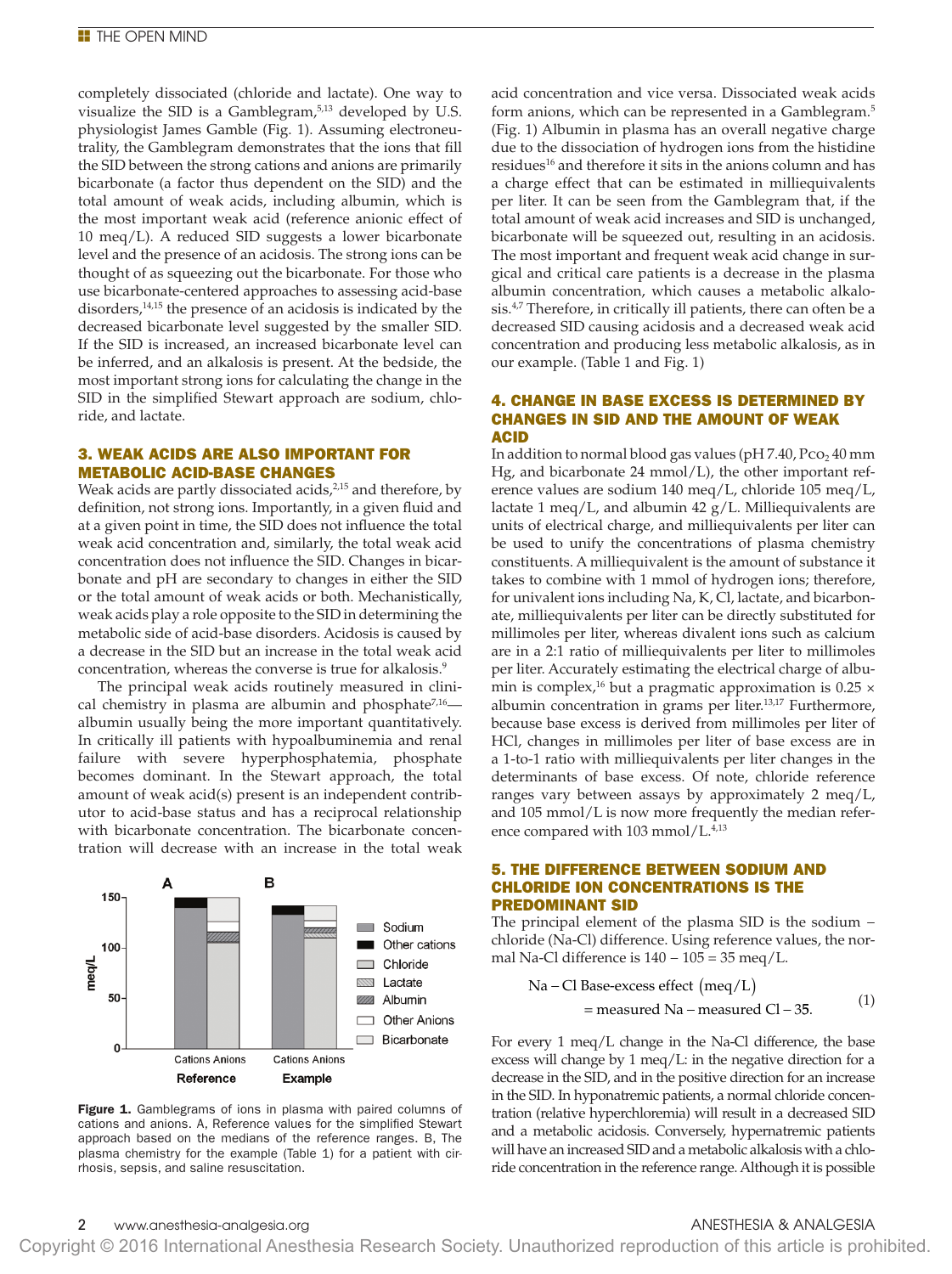#### Table 1. Example of Applying the Simplified Stewart Approach

An intubated and ventilated patient with known cirrhosis is transferred from the emergency room for a laparotomy. The patient has had saline resuscitation.

Plasma chemistry: sodium, 133 mmol/L; chloride, 110 mmol/L; albumin, 22 g/L; and lactate, 5 mmol/L

Arterial blood gas: pH, 7.20; Pco<sub>2</sub>, 40 mm Hg; bicarbonate, 15 mmol/L; standard base excess, -11.5 mmol/L.

1. The sodium chloride base-excess effect = 133 − 110 − 35 = −12 meq/L (Equation 1)

- 2. Lactate base-excess effect =  $1 5 = -4$  meq/L (Equation 2)
- 3. Albumin base-excess effect =  $0.25 \times (42 22) = +5.5$  meg/L (Equation 3)
- 4. Given base excess is −11.5 meq/L, the other ions (OI) base-excess effect = −1 meq/L (Equation 5)

If we use a bicarbonate-based approach, this patient has an acidemia and decreased bicarbonate level suggesting a metabolic acidosis with inadequate respiratory compensation (expected Pco<sub>2</sub> approximately 30.5 mm Hg: 1.5 x bicarbonate + 8)<sup>15</sup> and therefore a mixed disorder with increased lactate. The base excess alone tells us that there is a quantitatively important metabolic acidosis (expected Pco<sub>2</sub> approximately 29.5 mm Hg:  $40 + \text{base excess}$ <sup>12</sup> and therefore a mixed disorder, with an elevated lactate.

The simplified Stewart approach tells us this information, and also, quantitatively, that much of the change in base excess is secondary to a relative hyperchloremic metabolic acidosis partly offset by decreased albumin and aggravated by lactic acidosis. It also tells us that other ions do not currently play a major role. This finding is consistent with saline resuscitation in a patient with cirrhosis and an abdominal surgical problem. In addition to surgery and increased ventilation, a switch to lower chloride fluids such as Plasmalyte would be expected to widen the Na-Cl difference and decrease the acidosis. If Plasmalyte administration (Na 140 mmol/L and Cl 98 mmol/L) were to increase sodium by 1 meq/L and decrease chloride by 3 meq/L, the base excess would be expected to improve by 4 meq/L. Furthermore, because albumin is a weak acid, administering albumin will increase the total weak acid concentration and will increase the metabolic acidosis. This effect is in addition to adverse clinical chemistry effects of the crystalloid carrier for albumin that may increase the chloride concentration and that may sustain or worsen the Na-Cl base-excess effect by further decreasing the strong-ion difference. Finally from a Stewart perspective, sodium bicarbonate may be seen as chloride-free sodium that will increase the Na-Cl difference.

to divide this effect into a sodium (water excess) effect and separate chloride effect,<sup>7,18</sup> it is simpler to consider the Na-Cl difference<sup>19</sup> first to assess the overall acid-base state and then evaluate the individual electrolyte concentrations to analyze current and future fluid, electrolyte, and osmolality changes.

## 6. THE ANION LACTATE IS THE OTHER CLINICALLY IMPORTANT PLASMA STRONG ION

Apart from chloride, lactate is the other strong anion that is important in clinical acid-base changes. Because the principal cation normally associated with lactate, sodium, is accounted for in the Na-Cl difference (Equation 1), the effect of lactate on base excess may be estimated as follows:

Lactate base-excess effect 
$$
(\text{meq}/L)
$$
  
= 1 – measured lactate. (2)

It can be seen that as plasma lactate concentration increases, Equation 2 produces a more negative base excess and thus an acidosis. If lactate is not routinely measured, it would be considered in step 8 (below).

#### 7. ALBUMIN IS THE PRINCIPAL WEAK ACID

The principal weak acid in plasma is albumin. The work by Figge<sup>20</sup> has been central to understanding the effective charge of albumin in plasma. As noted previously, a simple way to calculate the effective ionic concentration of albumin is (meq/L) =  $0.25 \times$  albumin concentration in grams per liter. Therefore, the ionic concentration corresponding to a normal albumin level is  $(42 g/L) = 0.25 \times 42 g/L = 10.5 \text{~meq}/L$ . The acid-base effect of albumin changes is calculated from the difference between this reference value and the ionic concentration corresponding to the patient's albumin level.

Albumin base-excess effect, 
$$
\text{meq}/\text{L}
$$

\n=  $0.25 \times (42 - \text{measured albumin})$ .

\n(3)

Therefore, for every  $10 g/L$  decrease in plasma albumin, the base excess will increase by 2.5 meq/L, making the patient more alkalotic.

# 8. CONSIDER OTHER CHANGES IN STRONG IONS AND WEAK ACIDS

Other plasma constituents, both measured and unmeasured—both strong ions and weak acids—will effect metabolic acid-base changes, and therefore base-excess changes, and are uncommon in healthy people but are common in those with organ dysfunction, such as kidney or liver impairment.<sup>21,22</sup> Other ions include measured and unmeasured cations and anions.<sup>13,23</sup> Measured cations include potassium, calcium, and magnesium as well as unmeasured cations from proteins, lithium, or aluminum.13 Other anions that are frequently more important than cations include phosphate, which is often measured in clinical practice, and anions that are likely to be present but not routinely unmeasured in clinical chemistry, such as sulfate and acetate, and then a multitude of currently unknown ions.<sup>23</sup>

#### 9. PUTTING IT ALL TOGETHER

Changes in base excess are associated with changes in Na, Cl, albumin, lactate, and other strong ions and weak acids. To estimate the overall effect, the base-excess effects from Equations 1, 2, and 3 are combined.

Base-excess = Na-Cl effect + lactate effect  
+ albumin effect + Ol effect. 
$$
(4)
$$

Substituting

Base-excess = 
$$
[Na - Cl - 35] + [1 - lactate]
$$
  
+  $[0.25 \times (42 - albumin)] + Ol.$  (5)

Equation 5 can also be solved for other ions:

$$
OI = Base-excess - [Na - Cl - 35] - [1 - lactate]
$$

$$
- [0.25 \times (42 - albumin)].
$$

$$
(6)
$$

The importance of other ions is that if the Na-Cl, lactate, and albumin effects do not explain observed changes in the base excess, then one or more other factors must be present. In critically ill patients with acidosis, other ions, such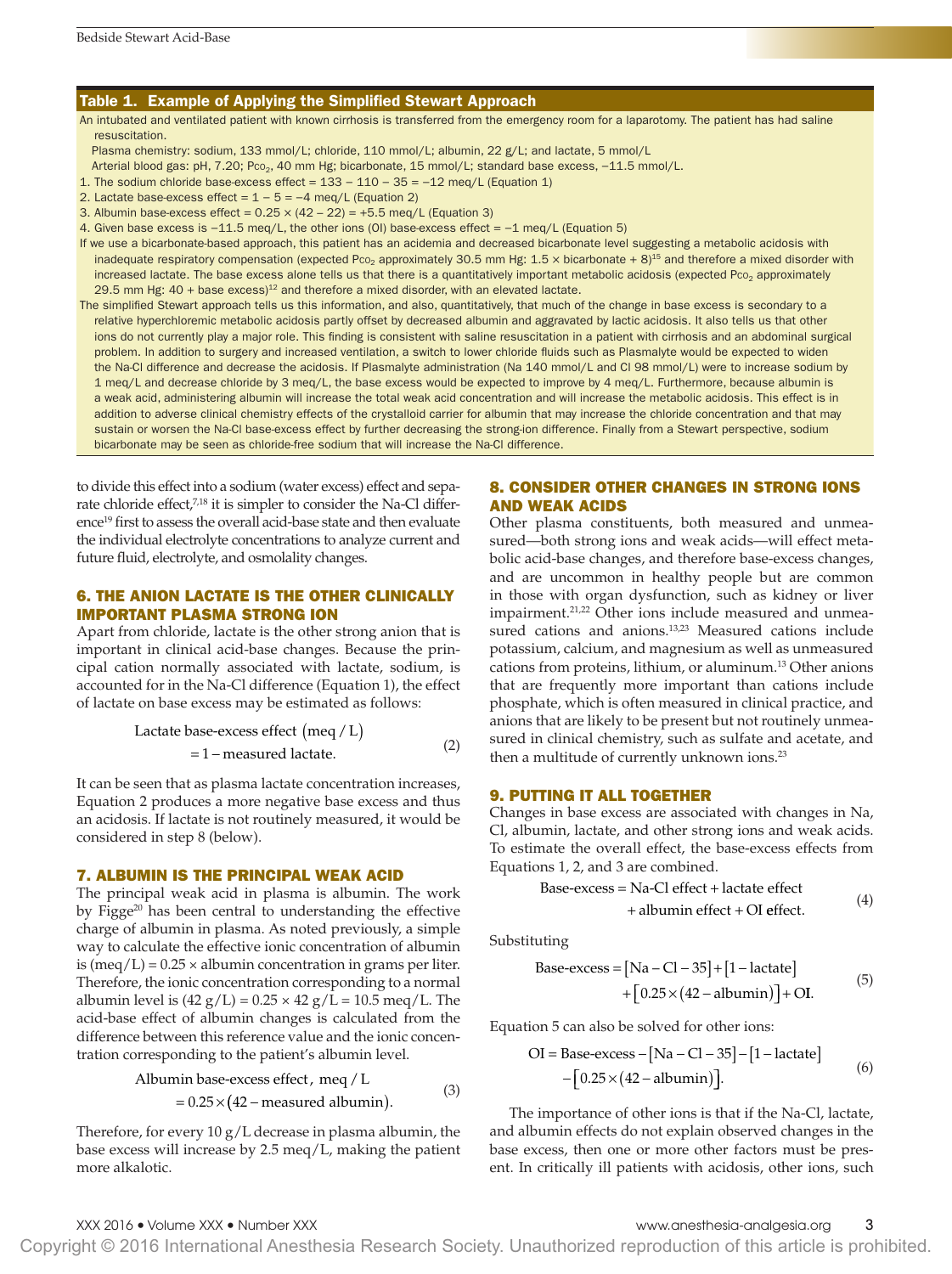as phosphate and sulfate, commonly have diagnostic and prognostic importance,<sup>13,23</sup> as does an absence of unmeasured ions.

Equation 5 provides a simplified quantitative way to evaluate the acid-base contributions of the major measured plasma constituents in the Stewart approach. A worked example for a critically ill patient is shown in Table 1 and Figure 1B.

This simplified Stewart approach not only provides insights into the patient's current status and how it developed (i.e., sepsis, cirrhosis, and saline resuscitation) but it also helps the clinician anticipate the acid-base effects of future fluid and other therapies (Table 1).

#### STEWART IN CONTEXT

A recent review in the *New England Journal of Medicine*<sup>15</sup> describes several elements, and some of the complexity, of the Stewart approach to acid-base disorders. The Stewart approach is named after the Canadian physiologist, Peter Stewart, who argued that the bicarbonate-based approach to acid-base disorders failed to account for the complexity of multiple, interacting chemical systems.<sup>2,24</sup> To describe acid-base status, Stewart created 6 simultaneous equations that combined the chemical laws of mass action, conservation of mass, and electrical neutrality.<sup>3,17</sup> This complex approach (including a fourth-order polynomial) is detailed in the rereleased Stewart book<sup>3</sup> and summarized in an excellent critique by Morgan.<sup>17</sup>

Stewart used more general views of acidifying chemicals, especially chloride,<sup>9,25</sup> and derived an approach that integrates clinical plasma chemistry with quantifying clinical acid-base (patho)physiology. The fundamental, and most controversial, difference between Stewart and the bicarbonate-centered models of acid-base is the underlying proposal that the concentrations of hydrogen ions (therefore pH) and bicarbonate ions are not independent determinants of acid-base status, but the result of changes in other systems.17 The Henderson-Hasselbalch equation for carbonic acid is still important for the Stewart approach, and bicarbonate has a role in describing acid-base status. But Stewart argued that the bicarbonate concentration did not cause acid-base status. Unfortunately, in part because of the intimate relationship between all the factors in a body fluid such as plasma, no one has yet developed an experiment to unequivocally demonstrate the role of bicarbonate as either a dependent (Stewart) or an independent (bicarbonate centered) factor in plasma acid-base status. Pure proponents of either approach thus typically start with differing fundamental positions on bicarbonate. (it is either dependent or independent).<sup>9</sup>

In contrast to bicarbonate-centered approaches, in the Stewart approach, bicarbonate and hydrogen ion concentrations are dependent on the combined SID, total weak acid concentration, and partial pressure of carbon dioxide. However, even if we use the Stewart approach to describe the underlying physiology, bicarbonate can be used to make acid-base diagnoses with the only difference that bicarbonate is a marker, but not a mechanism. In the simplified Stewart approach described here,  $pH$  and  $PCO<sub>2</sub>$  are treated as they would be with bicarbonate-centered approaches.<sup>15</sup> Furthermore, as with all clinical acid-base analysis, a key

element is the deviation from reference values: pH, 7.40; Pco<sub>2</sub>, 40 mm Hg; and bicarbonate, 24 mmol/L at  $37^{\circ}$ C.<sup>2,10,15</sup> One problem for clinical application of the original detailed Stewart approach is mathematical complexity<sup>2,13,24</sup> that many find daunting. Some of the other, albeit simpler, Stewart-based approaches are still too complex for quick bedside use without a calculator.<sup>7,18</sup> So the hybrid approach described here combines routine plasma chemistry with complex acid-base chemistry to provide a quantitative approach with simple arithmetic that highlights the most important features to diagnose and manage complex problems of the patients.

## **CONCLUSIONS**

What I have described is an alternative approach to deciphering the acid-base status of patients with complex problems that quantitatively integrates plasma chemistry and acidbase at the bedside. In the same way that a pulse oximeter in the operating room allows estimation of dangerous changes in arterial blood gasses, this simplified Stewart approach combines several aspects of patient physiology and often provides helpful information. This approach provides direct insights into how changes in plasma chemistry associated with diseases such as renal or hepatic impairment—and how therapies such as normal saline—influence changes in acid-base status. Furthermore, this approach allows the clinician to anticipate the effects of clinical fluid choices, such as switching from saline to lactated Ringer's solution or giving 4% albumin, and the administered volumes. Compare and contrast this approach with the process one would normally use in analyzing patients, their situations, and what to do next, particularly with fluid and electrolyte therapy. If this simplified Stewart approach helps, then you now have another tool for deciphering metabolic disturbances. If not, then you at least have given Stewart a go.  $\blacksquare$ 

#### DISCLOSURES

**Name:** David A. Story, MBBS, MD, BMedSci, FANZCA. **Contribution:** This author prepared the manuscript. **Attestation:** David A. Story approved the final manuscript. **This manuscript was handled by:** Avery Tung, MD.

#### REFERENCES

- 1. Severinghaus JW. Acid-base balance controversy. Case for standard-base excess as the measure of nonrespiratory acid-base imbalance. J Clin Monit 1991;7:276–7
- 2. Stewart PA. Modern quantitative acid-base chemistry. Can J Physiol Pharmacol 1983;61:1444–61
- 3. Kellum JA, Elbers PWG. Stewart's Textbook of Acid-Base. 2nd ed. Barking, UK: Lulu Enterprises UK Ltd., 2009
- 4. Story DA, Morimatsu H, Bellomo R. Strong ions, weak acids and base excess: a simplified Fencl-Stewart approach to clinical acid-base disorders. Br J Anaesth 2004;92:54–60
- 5. Lloyd P, Freebairn R. Using quantitative acid-base analysis in the ICU. Crit Care Resusc 2006;8:19–30
- 6. Boyle M, Lawrence J. An easy method of mentally estimating the metabolic component of acid/base balance using the Fencl-Stewart approach. Anaesth Intensive Care 2003;31:538–47
- 7. Fencl V, Jabor A, Kazda A, Figge J. Diagnosis of metabolic acidbase disturbances in critically ill patients. Am J Respir Crit Care Med 2000;162:2246–51
- 8. Gilfix BM, Bique M, Magder S. A physical chemical approach to the analysis of acid-base balance in the clinical setting. J Crit Care 1993;8:187–97

## www.anesthesia-analgesia.org and analysis and analysis and analysis and analysis and analysis and analysis and an

Copyright © 2016 International Anesthesia Research Society. Unauthorized reproduction of this article is prohibited.